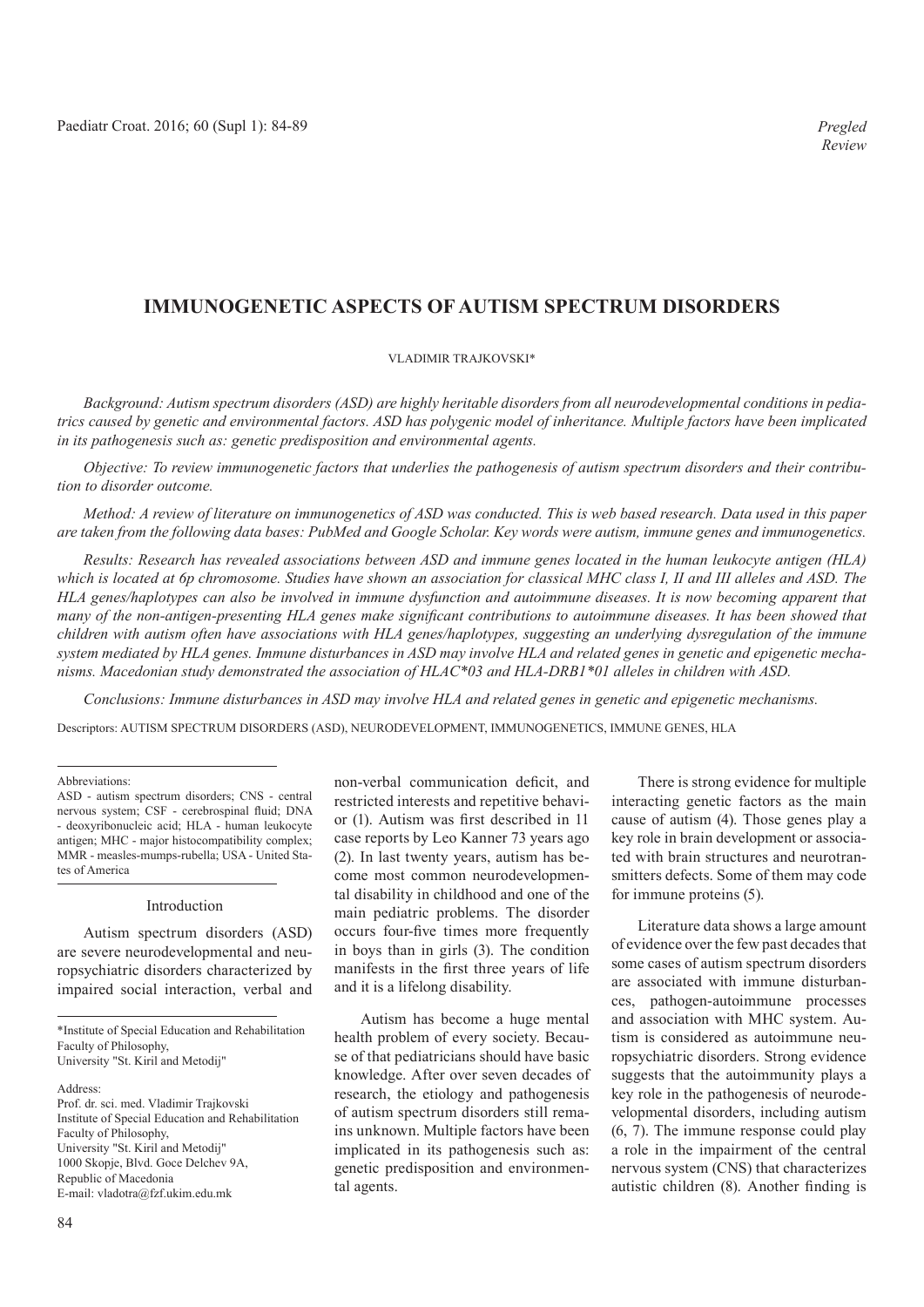that prenatal maternal-fetal immune interaction was confirmed to affect the fetal brain development (9).

The aim of this paper is to review immunogenetic factors that underlie the pathogenesis of autism spectrum disorders and their contribution to disorder outcome.

#### Method

A review of literature on immunogenetics of ASD was conducted. This was web based research. Data used in this paper was taken from the following data bases: PubMed and Google Scholar. Key words were "autism", "immune genes" and "immunogenetics", focusing on the most commonly implicated candidate immune genes in autism. In this paper, "significant" is used to describe study results that reach statistical significance, as based on a p value of <0.05.

#### Autoimmunity and autism

Some studies provide clinical evidence for a relationship between autism and autoimmune disorder. Money, Bobrow, and Clarke published a family case study of an autistic boy who along with two of his three brothers suffered from multiple autoimmune diseases (10). In 2000 authors reported a case of autism secondary to onset of autoimmune lymphoproliferative syndrome (11). Another case report described autism co-occurring with systemic-onset juvenile rheumatoid arthritis. A mutation in a Fas gene and an Epstein-Barr virus infection, respectively, were implicated in the onset of the disorders. Both disorders responded positively to steroid therapy (12). Comi et al. in 61 families of autistic children and 46 normal controls, found the mean number of autoimmune diseases to be increased in families with autistic children compared to families with healthy children. Autoimmune disease was especially increased in mothers of autistic children (13).

Group of authors investigated the association of maternal autoimmune disease, allergies, and asthma around the time of pregnancy with a subsequent diagnosis of autism in their child via a case-control study. Maternal autoimmune disorders present in women around the time of pregnancy were found unlikely to contribute significantly to autism risk. However, a greater than 2-fold risk of ASD was noted for maternal asthma and allergy diagnoses recorded during the second trimester (14).

Autoimmunity was demonstrated by the presence of brain autoantibodies, abnormal viral serology, brain and viral antibodies in cerebrospinal fluid (CSF), a positive correlation between brain autoantibodies and viral serology, elevated levels of proinflammatory cytokines and acute-phase reactants, and a positive response to immunotherapy. Many children with autism harbored brain myelin basic protein autoantibodies and elevated levels of antibodies to measles virus and measles-mumps-rubella (MMR) vaccine. Measles might be etiologically linked to autism because measles and MMR antibodies correlated positively to brain autoantibodies-salient features that characterize autoimmune pathology in autism. Children with ASD also showed elevated levels of acute-phase reactants-a marker of systemic inflammation (15).

## The Human Leukocyte Antigen Genes

The MHC is a highly polymorphic cluster of genes with some of the greatest allelic diversity in the genome. MHC genes are both polygenic (containing multiple genes) and polymorphic (containing multiple variants of each gene). The HLA molecules bind peptide fragments derived from pathogens and display them to the cell surface of antigen presenting cells for recognition by the appropriate T cells. The consequences of this presentation lead to destruction of virus-infected cells, activation of macrophages to kill bacteria, and production of antibody by B cells. Two different characteristics of HLA molecules make it difficult for pathogens to evade immune response. First, several different HLA class I and class II encode proteins with different ranges of abilities to bind pathogenic peptides. Second, the HLA is highly polymorphic and HLA genes are

the most polymorphic genes known in the human genome. These include genes for the class I molecules, called HLA-B, genes for two HLA class II molecules, called HLA-DR, and HLA-DQ, and genes for 3 of the complement components. The particular combination of HLA alleles found of various HLA genes on an individual chromosome is known as an HLA haplotype. The products of individual HLA genes may differ from the another by up to 20 amino acids, making each allele quite distinct. Most of these differences are confined to the site on the HLA molecule that binds peptides (peptide-binding groove). The amino acids lining the peptide-binding groove determine the peptide-binding properties of the different HLA molecules. T cells responding to a protein antigen presented by several different HLA molecules will usually have to recognize different peptides. In some cases, a protein will have no peptides capable of binding to any of the HLA molecules expressed on the antigen presenting cells of an individual. In this situation, the individual fails to respond to the antigen (16).

The HLA region is located on chromosome 6p21 (about 4×106 bp) and it is of major interest in basic research as well as medicine, as genes/proteins in this region are involved in many biological processes such as histocompatibility, inflammation, ligands for immune cell receptors, and the complement cascade. The HLA region has 20 typical HLA genes and 112 non-typical HLA genes that are inherited together as frozen blocks of DNA called ancestral or extended haplotypes (17).

## Immune related genes and ASD

The strongest evidence for a link between autism and immune system comes from immunogenetic studies. HLA antigens are involved in the qualitative and quantitative aspects of immune system response. If autism is in some cases the result of immune system attack, then particular HLA antigens might be involved as a sufficient or predisposing factor (18).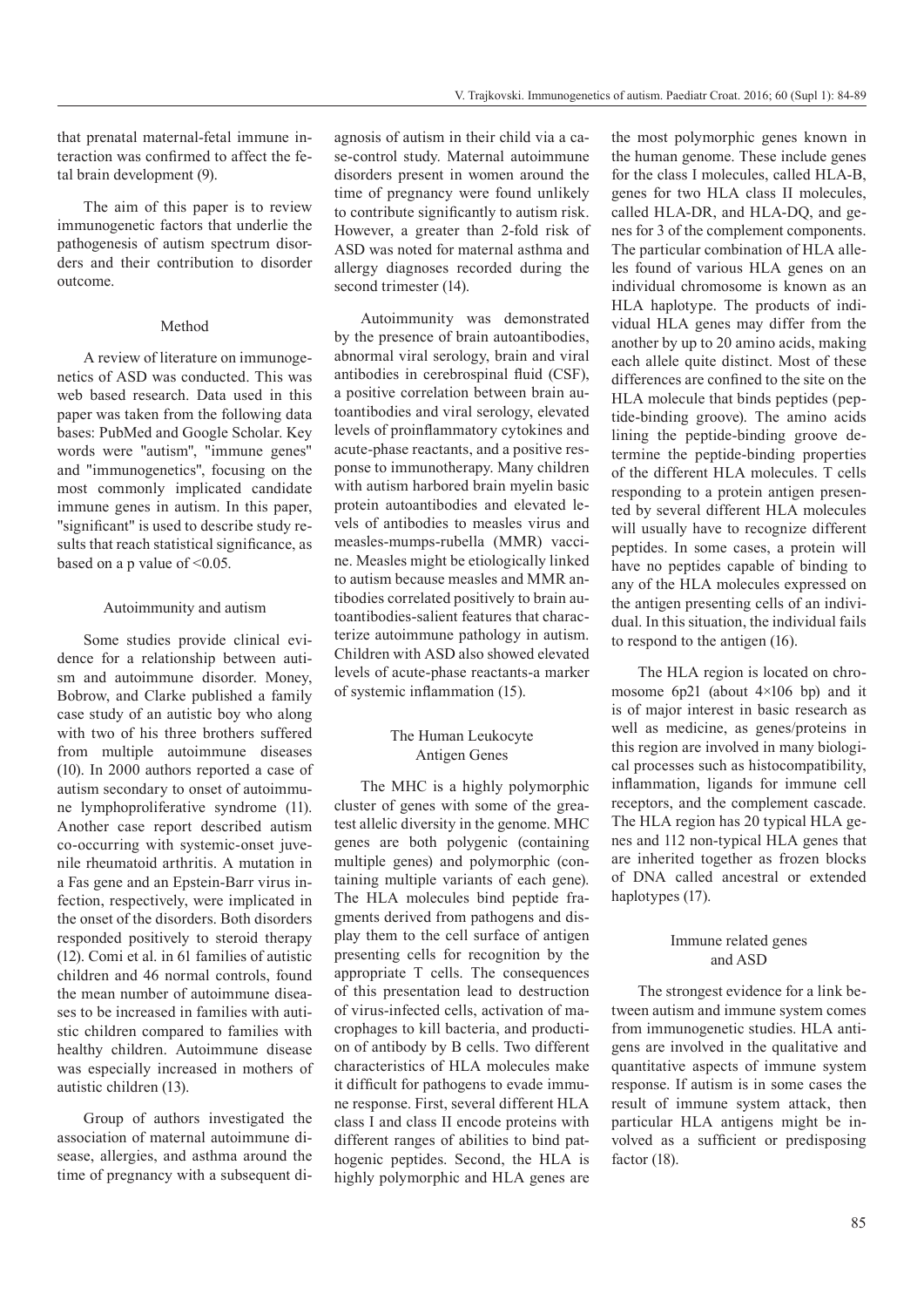HLA genes also play a role in reproduction, pregnancy maintenance, mate selection, and even kin recognition; and have been associated with over 100 diseases/disorders including autism. The proteins encoded by HLA genes are ligands, receptors, cytokines, signaling factors, heat shock proteins, transcription regulators, and so forth (19).

Stubbs and Magenis found that the HLA region might be important in autism 36 years ago (20). Warren et al. first reported that the HLA ancestral haplotype B44-SC30-DR4 was associated with autism with a relative risk of 7.9 (21). That result was replicated in a separate case/control population (22). Interestingly, the individual components of AH 44.1 (A2-B44-SC30-DR4) include a deleted C4B gene and DRβ1\*0401, both of which have been shown independently to be significantly associated with ASD (23). Examination of different genetic markers other than those used by Warren suggested that certain HLA haplotypes are associated with autism in Sardinian and Italian families (24, 25).

Warren et al. found that the shared epitope binding pocket (DRβ1\*0401, \*0404, and \*0101) in the third hypervariable region of DRβ1 has a strong association with autism. A relative risk of 19.8 for autism was reported for subjects with one of the two extended HLA haplotypes. Both of these haplotypes have many allelic similarities especially the DRβ1\*0401 (26).

Familial studies reported the contribution of DR4 alleles to autism susceptibility, because it may disrupt the normal fetal brain development due to the triggered immune response (27). Its frequency was increased in their mothers, suggesting the contribution of maternal DR4 to autism (28). The reason behind that might be the interaction with other risk alleles factors for autism or environmental factors such as maternal infections and thus affect the brain development in children with autism (27). Another study confirmed the contribution of DR4 in the disease susceptibility and also suggested a protective role of DR13 (29). A study carried out by Lee et al. reported an interesting finding; the frequencies of DR4 alleles were significantly increased in autistic children and their mothers in a Tennessee, but not across the USA. This result is consistent with the hypothesis that specific MHCII genes may alter fetal brain development within a population residing in a geographically-defined region, and may contribute to the inconsistencies from study to study where location was not considered (30).

Significant increased frequency of HLA-DR4 was found in mothers of individuals with ASD as compared to mothers of typically developing children. This led to the idea that enrichment in HLA-DR4 of the mothers may be responsible for ASD in the child and is consistent with the hypothesis that prenatal maternal fetal immune interaction can alter fetal brain development (31). Subjects with ASD exhibit enhanced astroglial and microglial activation; increased HLA-DR expression by activated microglia is observed most prominently in the cerebellum, but also in cortical regions and white matter of postmortem autistic patients (32). The increased expression of HLA-DR during development and disease is considered to be a marker of astroglial and microglial activation and their capacity to present antigen to Thelper cells. It has been shown in Han Chinese that the HLA-DRβ1 allele frequencies including DR4 are different in subjects with autism versus control subjects (33).

Children with autism showed a significantly higher frequency of HLA-DRB1\*11 allele, and a significantly lower frequency of HLA-DRB1\*03 allele compared to the controls, suggesting a significant risk association of HLA-DRB1\*11 with autism, especially in families with history of autoimmune disorders, as well as a protective association of HLA-DRB1\*03 (34), unlike Torres et al who reported a protective association of DR13 in Caucasians (28).

Al-Hakbany et colleagues demonstrated for the first time the association of number of HLA alleles and haplotypes with the disorder, HLA-A\*01, A\*02, HLA-B\*07, DRB1\*1104, and the haplotype A\*02-B\*07 were positively associated with autism, whereas DQB1\*0202,

and DQB1\*0302, and DQB1\*0501 were negatively associated with the disorder (35).

Only a few genes encoded within the MHCIII region have been analyzed for association with ASD. Genes encoding complement gene C4 have been linked to ASD. It was demonstrated a significant increase in the C4B null allele in autistic children compared to controls (21, 23). C4B is involved in numerous immune functions, including lysing and marking pathogens for clearance by immune cells. Eleven (58%) of 19 autistic subjects and their mothers were found to have the null allele for the C4B gene versus 17 (27%) of 64 healthy controls, a significant difference. In a follow-up study, 54% of 50 autistic subjects had the null allele compared with 20.2% of 79 controls (26). Few years ago Mostafa and Shehab reported a significant increase in the deletion of the C4B gene in the Egyptian population. They also reported an increased risk when there was a family history of autoimmune diseases in the autism population (36).

There are no reports to date linking ASD and MHCIII genes encoding TNF $\alpha$  or  $\beta$ , but there are several reports of increased TNFα protein levels in the CSF, blood, and post-mortem brain tissue from individuals with ASD (32, 37).

Regarding the HLA non-classical genes, the tolerogenic molecule HLA-G is known to be responsible for preventing the destruction of the fetal tissues by the maternal immune system. However, HLA-G/KIR interaction is responsible for the immune tolerance during pregnancy. The activated HLA/KIR complexes were detected in autistic children and their mothers; it leads to the neurodevelopmental impairment presented in autism. A recent study showed that a 14 bp insertion polymorphism in the HLA-G gene was significantly associated with autism development due to the prenatal immune activation. The polymorphic gene was detected in autistic children and their mothers and not in their nonautistic siblings, supporting the fact that prenatal immune activation plays an important role in autism development (38).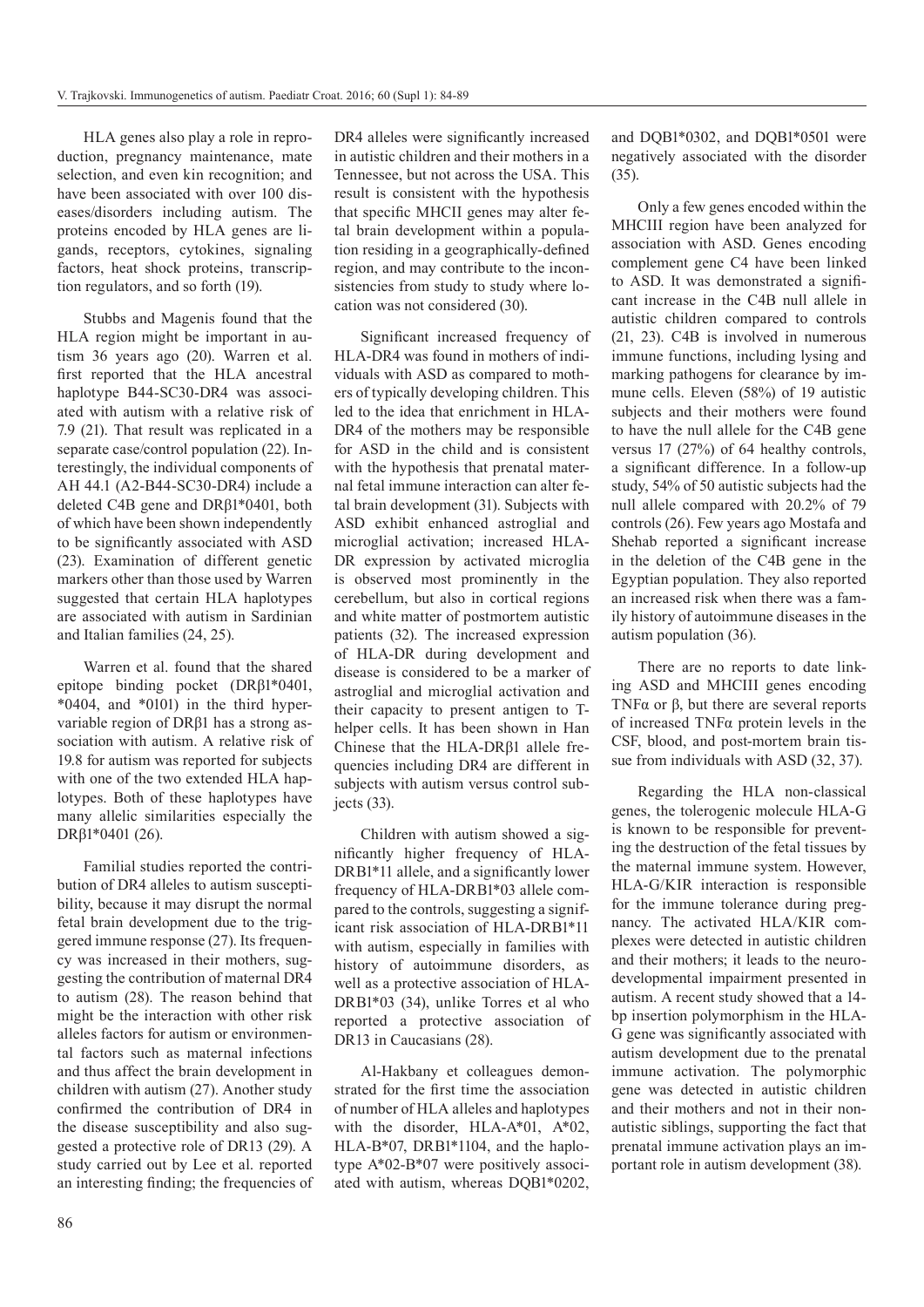# Macedonian immunogenetic study

In previous study, we reported the first DNA analysis of HLA class I and class II alleles in Macedonian autistic subjects and matched local controls in order to investigate more precisely the genetic association. Thirty-five Macedonian patients (25 boys and 10 girls) with autism were studied. Our results showed significantly increased frequencies of HLA-C\*03 and HLA-DRB1\*01 alleles in autistic patients when compared to the controls. HLA-A, -C, -B, and -DRB1 allele frequencies were used for the Hardy-Weinberg equilibrium analysis. The detection of A\*11-C\*12-B\*52-DRB1\*15 (2.9 %), A\*24-C\*03-B\*55-DRB1\*16 (2.9 %), and A\*24-C\*03-B\*55-DRB1\*16, most common haplotypes in autistic persons are not shown as susceptible haplotypes. These haplotypes have not been detected in the healthy Macedonian population, but there is no statistically significant association, probably because of the small number of investigated persons with autism. By testing the linkage disequilibrium for all pairs of loci, we get the following results: persons with autism have a statistically significant linkage disequilibrium between locus HLA-DRB1 with the other 3 loci HLA-A, B and C, as well as between HLA-C and HLA-B locus.

Our results for the connection between type I and II alleles in persons with autism in the Macedonian population are different from those published in the literature. These differences could be due to a different genetic structure of the Macedonian population or to different association of the HLA alleles with the autism in the Macedonian population. Additional examinations of the HLA alleles in the families with autism are necessary to get more answers about the Macedonian population. This first immunogenetic study in persons with autism in Macedonia found the association with two susceptible loci HLA-C\*03 and HLA-DRB1\*01 which are possible predictors for ASD. We have not found predisposing or protective haplotypes for autism spectrum disorders in our population (39).

#### **Discussion**

The main implication of this review study is that a subset of children with autism could be mediated by immune system alterations that involve DRB1 alleles in group those children. Although the etiopathogenic mechanism of autism is not clear, genetic and environmental factors are believed to play a role in the onset of the autism (40). Both genetic and environmental interdependence studies came in support of a pivotal role for immune-related genes and immune responses to environmental stimuli (41).

Immunogenetics provides an opportunity to investigate on a genetic level the relationship between ASD and the immune system. In the area of immunogenetics, the research has mainly focused on HLA associations. Studies have shown an association for classical MHC class I, II and III alleles and ASD. The findings are inconsistent. There is still no consensus on the HLA link with autism susceptibility and protection and large inconsistent results exist between the findings of different studies. Studies associating autism with HLA class I and class II are scarce and have generated contradictory findings. This may be attributed to the complexity of the disease spectrum and a small number of cases studied (42).

HLA molecules are vital to recognition of foreign substances such as pathogens. T cells react to foreign antigens only when they are presented by self-HLA molecules on antigen presenting cells. There is an emerging concept suggesting that disruptions in MHC expression in the developing brain caused by mutations and/or immune deregulation may contribute to the altered brain connectivity and function characteristic of autism (29). Over a decade ago we reported that children with autism have increased plasma concentration of immunoglobulines. Increased immunoglobulines in children with autism could be a result of impaired development of the immune system, and/or immunogenetic factors connected with defense mechanism in these children (43).

There is growing evidence for both MHC mutations and immune dysregulation in brain development, which may indirectly alter CNS MHC molecule expression, and contribute to ASD. However, there is not yet a clear role for MHC proteins in ASD (29).

Immune disturbances in ASD may involve HLA and related genes in genetic and epigenetic mechanisms. Some studies have demonstrated that disrupting the epigenetic regulation of transcription plays crucial roles in the development of autoimmune diseases. Beyond studies investigating the potential immunogenetics component of ASD, there is new interest in evaluating potential epigenetic mechanisms associated with ASD (44).

#### Conclusions

Pediatricians have to increase their knowledge about pathophysiological mechanisms of ASD which will help them to better understand treatments and possible prevention of this very frequent disorder. Increasing incidence of autism will enable further studies which will provide better understanding of etiopathogenesis of autism. HLA genes/proteins should be more carefully examined due to increasing evidence of autoimmune type associations in autism.

There is need of continued researching and conduction of some meta analysis study. Attempts to identify linkages with autoimmunity, extensive pedigree analysis of children with autism and their relatives, and further exploration of immune abnormalities may offer a way of identifying families at increased risk for autism. Understanding the etiopathogenesis of ASD will help in the development of biomarkers for its diagnosis, early treatment, prognosis and possible prevention. Future work in clarifying changes in HLA genes and in other brain immune-related molecules in individuals with ASD, as well as clarifying affected molecular pathways in mouse models, is essential to test the hypothesis that alterations in expression of HLA molecules in the developing brain contribute to the pathogenesis of ASD.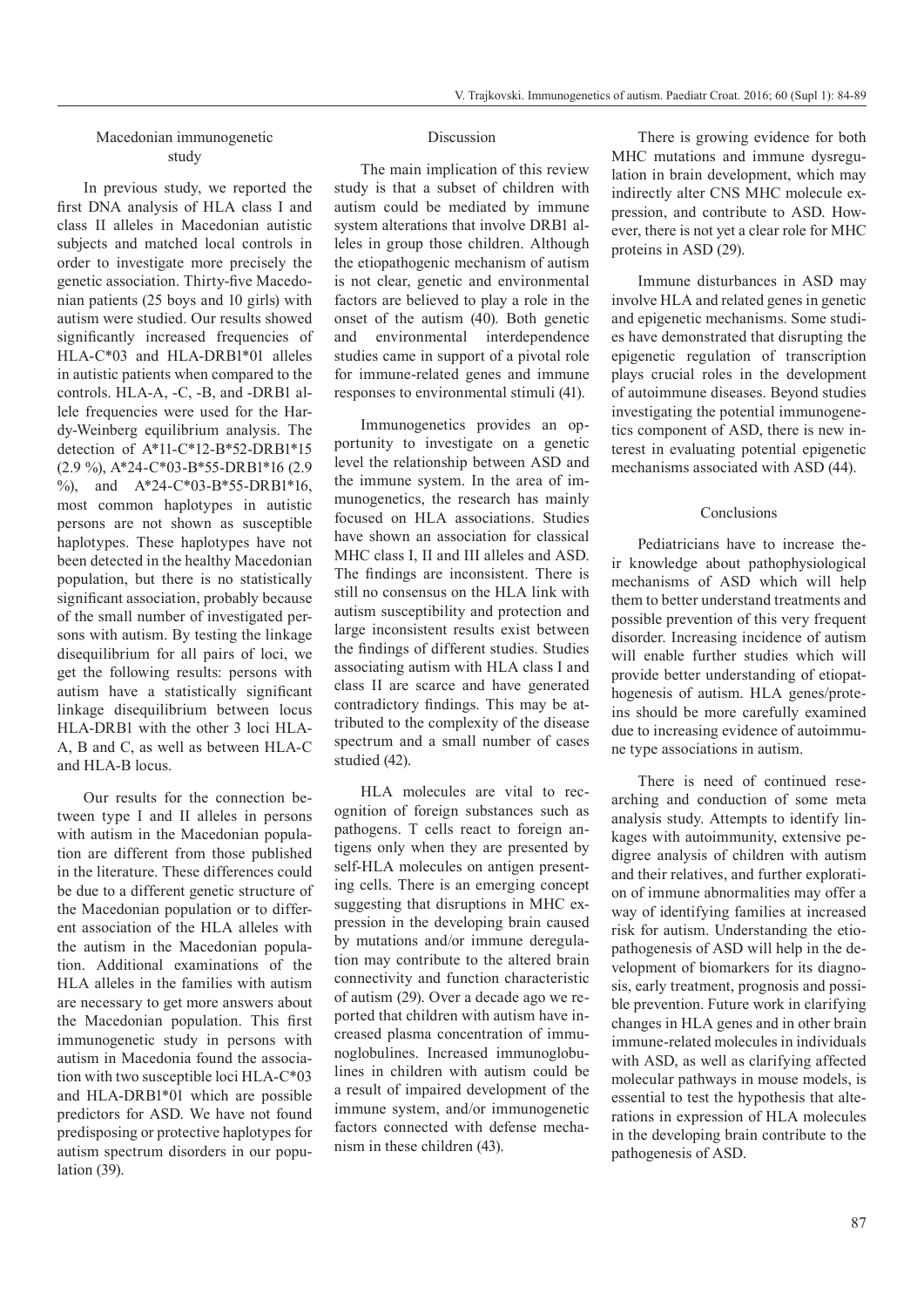Established treatments that modulate inflammatory signaling pathways in autoimmune conditions may usefully be investigated as possible treatments for such subsets of children with ASD.

## *Acknowledgement*:

Macedonian study on immunogenetics of ASD has been supported by grant No 07-1171/4 (02.07.2001) from the Ministry of Education and Science from Republic of Macedonia. I acknowledge my mentor Prof. Dr. Mirko Spiroski and the medical staff of the Institute of Immunobiology and Human Genetics at the Faculty of Medicine in Skopje, as well colleagues from Institute for Mental Health and Institute for Rehabilitation of Hear, Speech, and Voice in Skopje for their cooperation in this survey. Also, I would like to thank my colleague Ron Fortuna from UK for the proof reading of this paper.

## NOVČANA POTPORA/*FUNDING* Nema*/None*

## ETIČKO ODOBRENJE/*ETHICAL APPROVAL* Nije potrebno*/None*

SUKOB INTERESA/*CONFLICT OF INTEREST* Autori su popunili *the Unified Competing Interest form na www.icmje.org/coi\_disclosure.pdf (dostupno na zahtjev)* obrazac i izjavljuju: nemaju potporu niti jedne organizacije za objavljeni rad; nemaju financijsku potporu niti jedne organizacije koja bi mogla imati interes za objavu ovog rada u posljednje 3 godine; nemaju drugih veza ili aktivnosti koje bi mogle utjecati na objavljeni rad./ *All authors have completed the Unified Competing Interest form at www.icmje.org/coi\_disclosure. pdf (available on request from the corresponding author) and declare: no support from any organization for the submitted work; no financial relationships with any organizations that might have an interest in the submitted work in the previous 3 years; no other relationships or activities that could appear to have influenced the submitted work.*

#### LITERATURE

- 1. Fombonne E. Epidemiology of pervasive developmental disorders. Pediatr Res. 2009; 65: 591-8.
- 2. Kanner K. Autistic disturbances of affective contact. Nerv Child. 1943; 2: 217-49.
- 3. Plomin R, Owen MJ, & McGuffin P. The genetic basis of complex human behaviors. Science 1994; 264: 1733-9.
- 4. Reich DE, Lander ES. On the allelic spectrum of human disease. Trends Genet. 2001; 17: 502- 10.
- 5. Muhle R, Trentacoste SV, Rapin I. The genetics of autism. Pediatrics. 2004; 113: 472-86.
- 6. Singh VK. Phenotypic expression of autoimmune autistic disorder (AAD): a major subset of autism. Ann Clin Psychiatry. 2009; 21: 148-61.
- 7. Singh VK. Clinical significance of immune imbalance and autoimmunity in nervous system disorders (NSDs). J Spec Educ Rehab 2015; 16 (3-4): 101-12.
- 8. Ashwood P, Corbett BA, Kantor A, Schulman H, Van de Water J et al. In search of cellular immunophenotypes in the blood of children with autism. PLoS One. 2011; 6: 19299.
- 9. Lee LC, Zachary AA, Leffell MS, Newschaffer CJ, Matteson KJ et al. HLA-DR4 in families with autism. Pediatr Neurol 2006; 35: 303-7.
- 10. Money J, Bobrow NA, & Clarke FC. Autism and autoimmune disease: A family study. Journal of Autism and Childhood Schizophrenia. 1971; 1: 146-60.
- 11. Shenoy S, Arnold S, & Chatila T. Response to steroid therapy in autism secondary to autoimmune lymphoproliferative syndrome. The Journal of Pediatrics. 2000; 136: 682-7.
- 12. Williams G, McChane RH, & Schikler K. Case report: 6-year-old male with autism and systemic onset juvenile rheumatoid arthritis. Journal of Developmental and Physical Disabilities. 2004; 16: 117-23.
- 13. Comi AM, Zimmerman AW, Frye VH, Law PA, & Peeden JN. Familial clustering of autoimmune disorders and evaluation of medical risk factors in autism. Journal of Child Neurology. 1999; 14: 388-94.
- 14. Croen LA, Grether JK, Yoshida K, Odouli R, & Van de Water J. Maternal autoimmune diseases, asthma, and allergies, and childhood autism spectrum disorders: A case-control study. Archives of Pediatric & Adolescent Medicine. 2005; 159: 151-7.
- 15. Singh VK. Phenotypic expression of autoimmune autistic disorder (AAD): A major subset of autism. Annals of Clinical Psychiatry. 2009; 21 (3): 148-61.
- 16. Burger RA. Autism and the Immune System. Geneva Centre for Autism. Available from URL: http://www.autism.net (Internet). (cited 2016 Feb 4) 2001.
- 17. Torres AR, Westover JB, Rosenspire AJ. HLA Immune Function Genes in Autism. Autism Res Treat. 2012; 959073.
- 18. Todd RD. Pervasive developmental disorders and immunological tolerance. Psychiatr Dev. 1986; 4 (2): 147-65.
- 19. Knapp LA. The ABCs of MHC. Evolutionary Anthropology. 2005; 14 (1): 28-37.
- 20. Stubbs EG, and Magenis RE. HLA and autism. Journal of Autism and Developmental Disorders. 1980; (10) 1: 15-9.
- 21. Warren RP, Singh VK, Cole P et al. Increased frequency of the null allele at the complement C4b locus in autism. Clinical and Experimental Immunology. 1991; (83) 3: 438-40.
- 22. Daniels WW, Warren RP, Odell JD et al. Increased frequency of the extended or ancestral haplotype B44-SC30- DR4 in autism. Neuropsychobiology. 1995; 32 (3): 120-3.
- 23. Odell D, Maciulis A, Cutler A et al. Confirmation of the association of the C4B null allelle in autism. Human Immunology. 2005; 66 (2): 140-5.
- 24. Guerini FR, Bolognesi E, Manca S et al. Family based transmission analysis of HLA genetic markers in Sardinian children with autistic spectrum disorders. Human Immunology. 2009; 70 (3): 184-90.
- 25. Guerini FR, Bolognesi E, Chiappedi M et al. HLA polymorphisms in Italian children with autism spectrum disorders: results of a family based linkage study. Journal of Neuroimmunology. 2011; 230 (1-2): 135-42.
- 26. Warren RP, Odell JD, Warren WL et al. Strong association of the third hypervariable region of HLA-DR β1 with autism. Journal of Neuroimmunology. 1996; 67 (2): 97-102.
- 27. Warren RP, Singh VK, Cole P, Odell JD, Pingree CB et al. Possible association of the extended MHC haplotype B44-SC30-DR4 with autism. Immunogenetics. 1992; 36: 203-7.
- 28. Torres AR, Maciulis A, Stubbs EG, Cutler A, Odell D. The transmission disequilibrium test suggests that HLA-DR4 and DR13 are linked to autism spectrum disorder. Human Immunology. 2002; 63: 311-6.
- 29. Needleman LA, McAllister AK. The major histocompatibility complex and autism spectrum disorder. Dev Neurobiol. 2012; 72: 1288-301.
- 30. Lee LC, Zachary AA, Leffell MS, Newschaffer CJ, Matteson KJ et al. HLA-DR4 in families with autism. Pediatr Neurol. 2006; 35: 303-7.
- 31. Johnson WG, Buyske S, Mars AE et al. HLA-DR4 as a risk allele for autism acting in mothers of probands possibly during pregnancy. Arch Pediatr Adolesc Med. 2009; 163: 542-6.
- 32. Vargas DL, Nascimbene C, Krishnan C, Zimmerman AW, Pardo CA. Neuroglial activation and neuroinflammation in the brain of patients with autism. Annals of neurology. 2005; 57: 67-81.
- 33. Chien YL, Wu YY, Chen CH et al. Association of HLA-DRB1 alleles and neuropsychological function in autism. Psychiatric Genetics. 2012; 22 (1): 46-9.